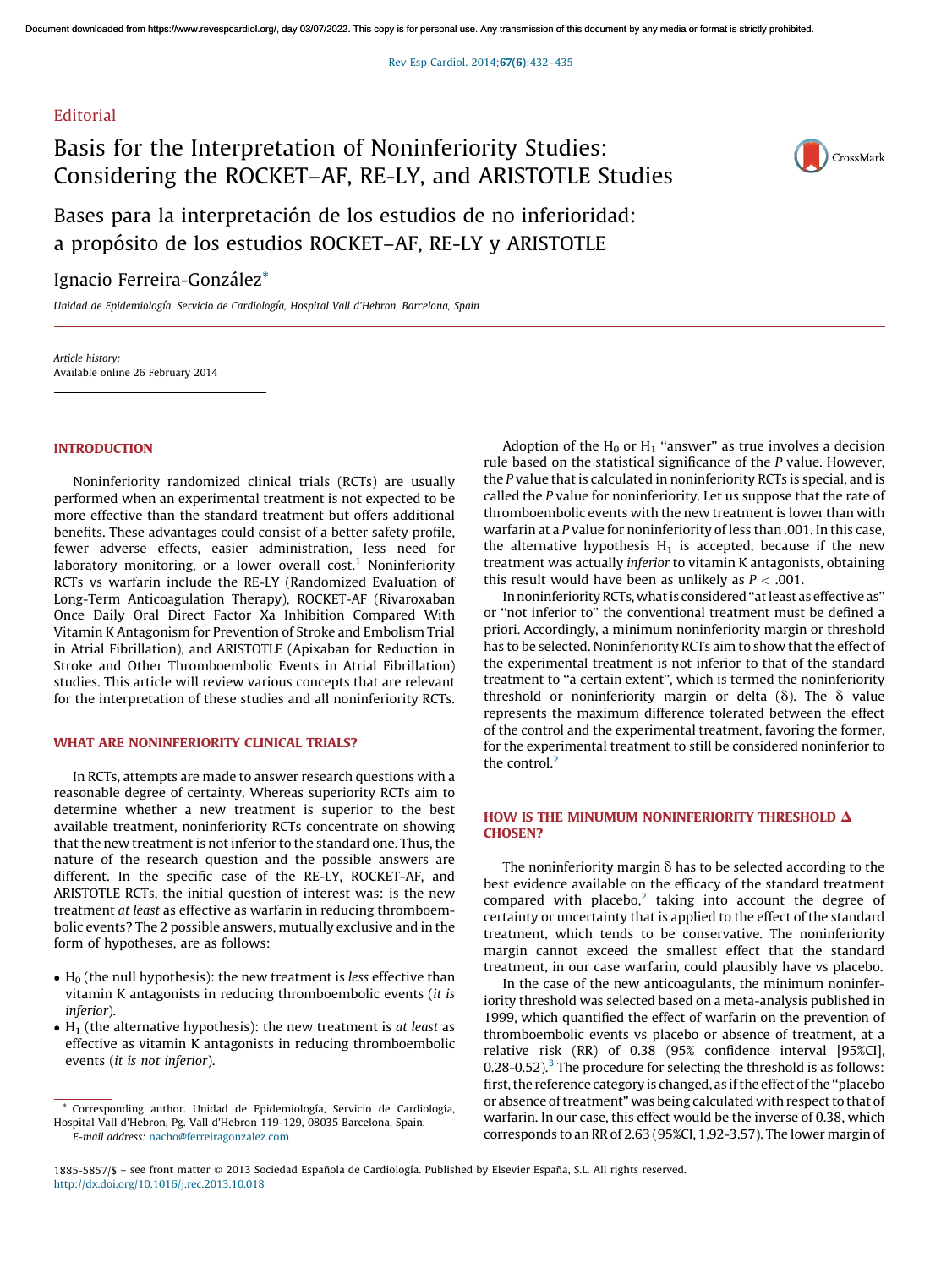*I. Ferreira-Gonza´lez / Rev Esp Cardiol. 2014;*67(6)*:432–435* 433



Figure 1. Various possible scenarios of the results of a noninferiority study.

<sup>a</sup> Noninferiority threshold.

<sup>b</sup> If the experimental treatment is shown to be superior, it is automatically demonstrated that it is not inferior.

this confidence interval (1.92) could be considered the minimum noninferiority threshold for the new anticoagulants. However, the regulatory agencies were more demanding, and chose a noninferiority threshold that assumes that warfarin has a hypothetical effect that is just 50% of its real effect. Accordingly, the minimum noninferiority threshold was set at 1.46, which means that, to conclude that the new treatment is not inferior to the standard one, the upper limit of the 95%CI of the effect of the new treatment compared with that of warfarin cannot exceed 1.46. The possible scenarios that could be obtained in comparisons between the new anticoagulants and warfarin are outlined in Figure 1.

#### DOES THE STATISTICAL ANALYSIS IN NONINFERIORITY RANDOMIZED CLINICAL TRIALS HAVE ANY SPECIAL FEATURES?

Statistical analysis of noninferiority RCTs generally follows a similar methodology to that of superiority RCTs, except that a noninferiority threshold-related *P* value for noninferiority is calculated, which differs from the *P* value for ''superiority''. Thus, for example, the effect of the treatment on the primary outcome variable ''stroke or systemic embolism'' in the intention-to-treat (ITT) analysis of the ROCKET-AF trial had a hazard ratio (HR) of 0.88 (95%CI, 0.75-1.03). The *P* value for superiority was .12, whereas the *P* value for noninferiority was less than .001, which is unsurprising, given that the noninferiority threshold is to the right of the threshold for the absence of an effect.

An important point for the interpretation of the results of noninferiority RCTs involves the type of analysis performed: ITT analysis, per-protocol analysis, or safety analysis. In the ITT approach, all patients randomized to either treatment arm are analyzed, regardless of whether they actually received the treatment or if there were protocol violations. Safety analyses include patients that received at least one treatment dose, regardless of whether there were protocol violations. Per-protocol analyses include patients that received at least 1 treatment dose without detected protocol violations. Although the regulatory agencies consider ITT analysis to be obligatory in superiority RCTs, they prioritize the use of per-protocol or safety analysis in the investigation of noninferiority hypotheses.<sup>[2](#page-2-0)</sup> In noninferiority studies, ITT analysis is usually more ''liberal''. In other words, the inclusion of patients with protocol violations or treatment interruptions tends to bias the results toward showing the

absence of differences between the treatments, favoring the demonstration of noninferiority.

Finally, can both inferiority and superiority hypotheses be tested in a single RCT? Yes, as long as the  $\alpha$  risk is controlled. The  $\alpha$ risk value refers to the probability of rejecting  $H_0$  when it is actually true. The greater the number of hypotheses that are tested in a study with the same data, the greater the likelihood that a statistical association will be found by chance. Accordingly, to avoid false positives, the  $\alpha$  error should be "distributed" among the hypotheses, meaning that the *P* value has to be lower to find statistically significant results. Appropriate adjustments to the  $\alpha$ risk were made in the 3 studies, although the ROCKET-AF analysis had certain peculiarities.

## DISTINCTIVE FEATURES OF THE ANALYSIS PLAN OF THE ROCKET-AF TRIAL

In the ROCKET-AF trial, ITT, safety, and per-protocol analyses were performed for the main outcome measure (stroke or peripheral embolism), with one peculiarity: both the per-protocol and the safety analyses included only the period when the patient was receiving the experimental drug or the placebo and until 48 hours after discontinuation (the as-treated population). This point is important, as the survival analysis method considers the ''time-to-event'', and not the proportion of events. Thus, if a patient received the study medication (experimental or placebo) for 730 days (2 years) and was subsequently followed up for a further 90 days (approximately 0.25 years), this patient would contribute 732 days (730 days on medication + 2 days after discontinuation  $\approx$ 2 patient-years) to the per-protocol and safety analyses, but 820 days ( $\approx$ 2.25 patient-years) to the ITT analysis [\(Figure](#page-2-0) 2).

The main noninferiority analysis of ROCKET-AF was performed in the per-protocol and ITT populations. Moreover, safety superiority analysis and various sensitivity analyses were performed to evaluate the noninferiority and superiority of the ITT population, with the appropriate  $\alpha$  risk adjustments. Because the main hypothesis is of noninferiority, the appropriate principal analysis is that of the per-protocol population.<sup>[2](#page-2-0)</sup> On the other hand, as the international and national agencies acknowledge, analysis of the safety population is suitable for evaluating clinical efficacy, because this population excludes those patients that do not receive the experimental treatment or change to the control treatment. In the ROCKET-AF study, the superiority hypothesis was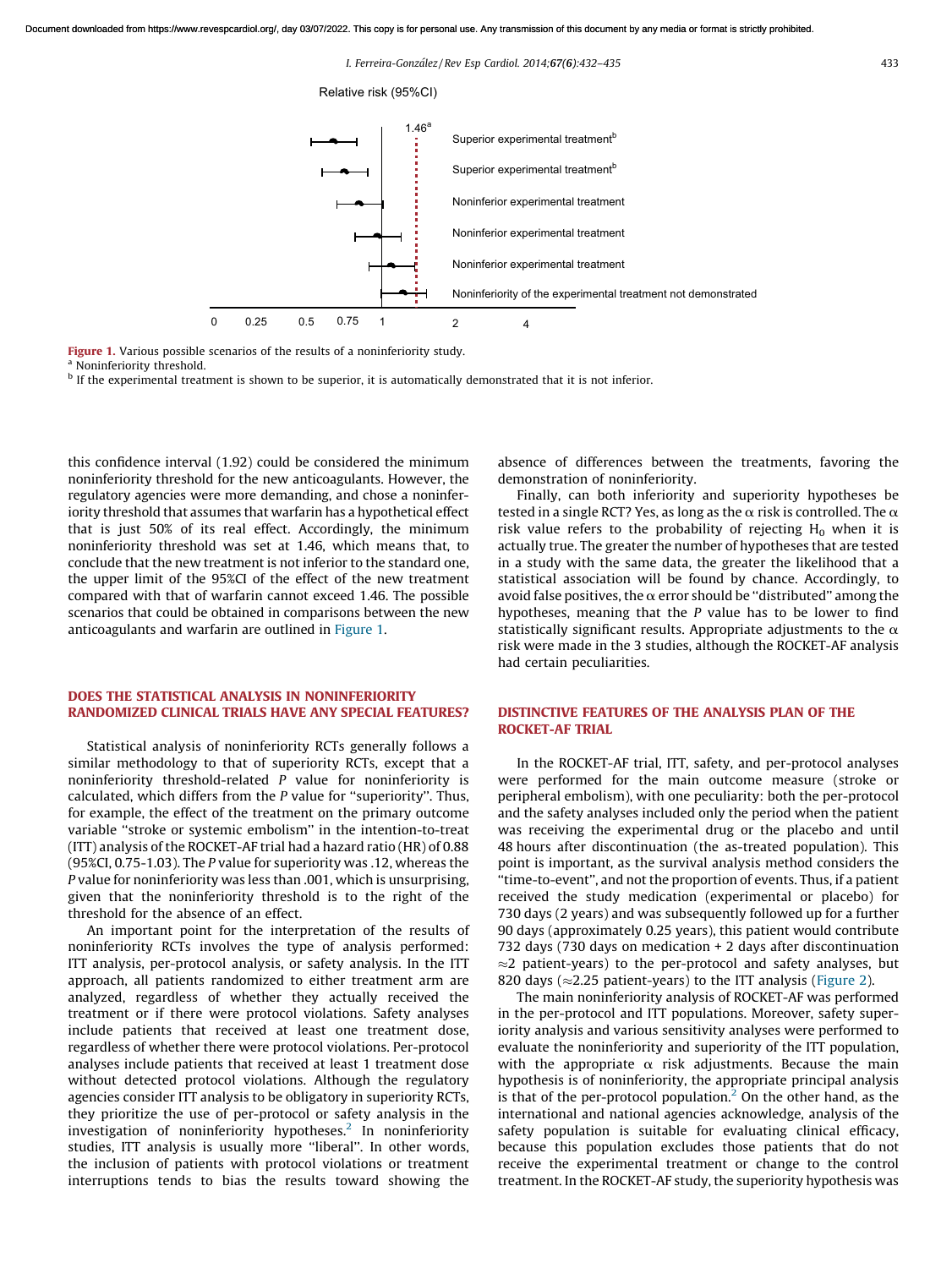<span id="page-2-0"></span>Document downloaded from https://www.revespcardiol.org/, day 03/07/2022. This copy is for personal use. Any transmission of this document by any media or format is strictly prohibited.

434 *I. Ferreira-Gonza´lez / Rev Esp Cardiol. 2014;*67(6)*:432–435*



Figure 2. Contribution to the survival analysis of a hypothetical patient in the ROCKET-AF study. Per-protocol analysis: 2 patient-years. Safety analysis: 2 patient-years. Intention-to-treat analysis: 2.25 patient-years.

evaluated in these safety and ITT populations (for the primary outcome: safety population, HR = 0.79; 95CI%, 0.65-0.95; *P* for superiority = .02; ITT population, HR = 0.88; 95%CI, 0.75-1.03; *P* for superiority = .12).<sup>4,5</sup>

#### ARE THE RESULTS OF THE THREE TRIALS COMPARABLE?

Because the 3 trials assess the same noninferiority hypothesis and all use warfarin as control, it is tempting to compare their results. However, any comparison made among them would be an indirect comparison, and the differences in the study populations, the control intervention, and the design are potential sources of bias. $6$  Accordingly, there were differences in the risk of thromboembolism: the mean risk of thromboembolism measured by  $CHADS<sub>2</sub>$  was 3.47 in ROCKET-AF compared with 2.1 in both RE-LY and ARISTOTLE. The higher risk of thromboembolism was largely due to the greater inclusion of patients with a history of stroke (55% in ROCKET-AF vs 20% in RE-LY and ARISTOTLE). Moreover, the mean time in therapeutic range of the international normalized ratio (INR) also differed considerably among the studies (55% in ROCKET-AF vs 65% and 62.2% in RE-LY and ARISTOTLE, respectively). Although various analytical techniques have been developed for indirect comparisons, such as network meta-analysis, adjusted indirect comparisons, and the Bucher method, $7,8$  direct comparison is the only trustworthy method for determining differences in efficacy between drugs. Thus, although some indirect comparisons between studies have been published, $9$  the differences mentioned in population type, controls, and study design make these comparisons subject to certain biases, and caution must be exercised in their interpretation.

## **CONCLUSIONS**

The use of new oral anticoagulants certainly represents a significance advance in the prevention of thromboembolic phenomena in nonvalvular atrial fibrillation. The RCTs discussed here studied the efficacy and safety of the 3 new drugs, examining both noninferiority (as the primary hypothesis) and superiority hypotheses. Although there is an understandable eagerness to identify the most efficacious, effective, and efficient drug, appropriate direct comparisons are required to reliably obtain this information. It is likely that, as time passes and additional data are obtained from observational studies, the characteristics of the disease, the environment, and, above all, the patient (eg, comorbidities, hemorrhagic risk, psychosocial factors) will continue to be defined, enabling the establishment of the precise indications of each drug for each specific patient group.

#### ACKNOWLEDGMENTS

The author thanks Content Ed Net for assisting in the editing of the manuscript.

#### CONFLICTS OF INTERESTS

The author has received honoraria for teaching courses and giving academic talks from Boehringer-Ingelheim, Bayer, and Pfizer.

#### **REFERENCES**

- 1. James Hung HM, Wang SJ, Tsong Y, Lawrence J, O'Neil RT. Some [fundamental](http://refhub.elsevier.com/S1885-5857(14)00032-2/sbref0005) issues with [non-inferiority](http://refhub.elsevier.com/S1885-5857(14)00032-2/sbref0005) testing in active controlled trials. Stat Med. [2003;22:213–25](http://refhub.elsevier.com/S1885-5857(14)00032-2/sbref0005).
- 2. D'Agostino Sr RB, Massaro JM, Sullivan LM. [Non-inferiority](http://refhub.elsevier.com/S1885-5857(14)00032-2/sbref0010) trials: design concepts and issues - the encounters of academic [consultants](http://refhub.elsevier.com/S1885-5857(14)00032-2/sbref0010) in statistics. Stat Med. [2003;22:169–86](http://refhub.elsevier.com/S1885-5857(14)00032-2/sbref0010).
- 3. Hart RG, Benavente O, McBride R, Pearce LA. [Antithrombotic](http://refhub.elsevier.com/S1885-5857(14)00032-2/sbref0015) therapy to prevent stroke in patients with atrial fibrillation: a [meta-analysis.](http://refhub.elsevier.com/S1885-5857(14)00032-2/sbref0015) Ann Intern Med. [1999;131492–501.](http://refhub.elsevier.com/S1885-5857(14)00032-2/sbref0015)
- 4. National Institute for Health and Clinical Excellence (NICE). Rivaroxaban for the prevention of stroke and systemic embolism in people with atrial fibrillation [accessed 2012 May 21]. Available at: [www.nice.org.uk/guidance/ta256](http://www.nice.org.uk/guidance/ta256)
- 5. Rivaroxaban en la prevenció de l'ictus i l'embòlia sistèmica en pacients amb fibril·lació auricular no valvular i com a mínim un factor de risc. Barcelona: Agència d'Informació, Avaluació i Qualitat en Salut, Servei Català de la Salut, Departament de Salut, Generalitat de Catalunya; 2013.